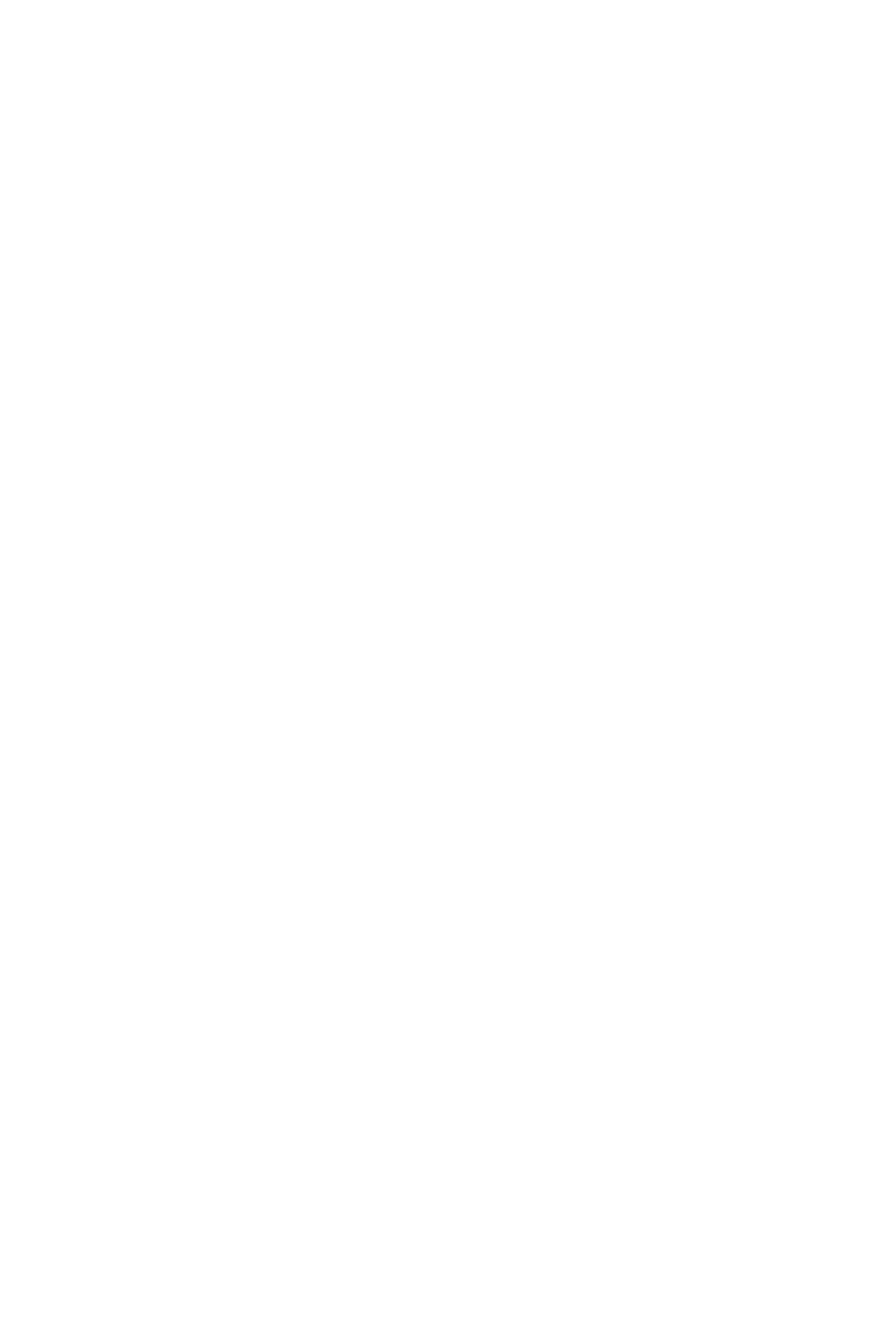## Speakers

Claire Shubik-Richards Pradeep Dubey Albert Madansky Anna Shubik Sweeney Tom Quint John Geanakoplos Tom Krens

*Please join us for a lunch reception following the speakers.*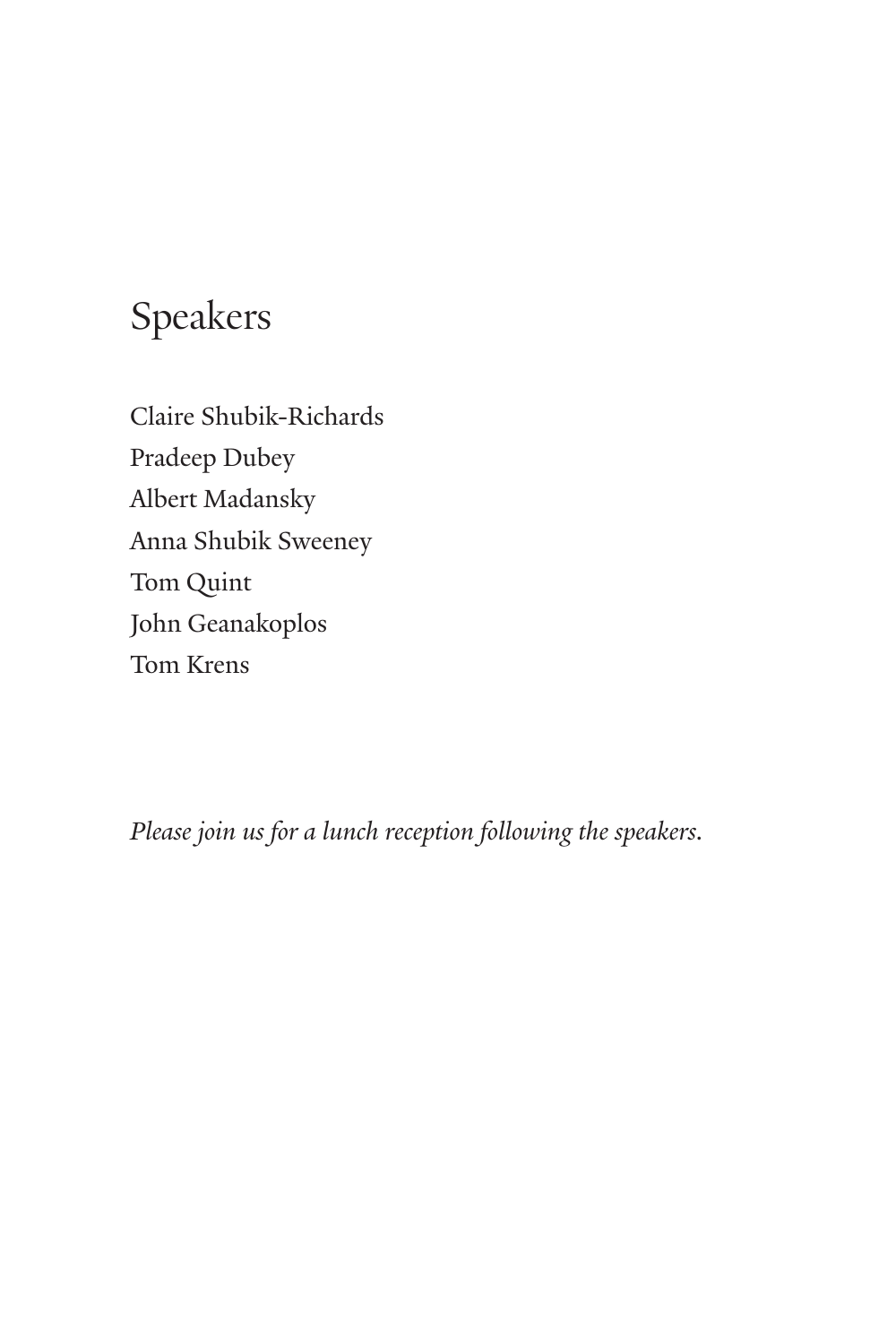### Remembrances

Martin Shubik, a true polymath.

*John Meisel*

\*\*\*

I remember Martin as a fine human being as well as a splendid scholar. *Herb Kaufman*

\*\*\*

I think the most important thing that can be said about Martin scientifically is that he is simply the father of the application of game theory to modern economic theory—an immensely important contribution. Von Neumann & Morgenstern's book is called "Theory of Games and Economic Behavior," and indeed they must be credited with the fundamental idea of studying economics with Game Theory tools; but their approach— Stable Sets—never really caught on. It was Martin who made the highly successful connection of the Core with the Competitive Equilibria, and this is what got started the ball rolling.

*Robert Aumann*

My first encounter with Martin was indirect and it occurred in 1974, when Lloyd Shapley showed me some postcards sent by John Nash. One of these had a nine digit number surrounded by \$ signs, along with the note "We shall have to ask Shoobie Woobie about this"….. It seems that Martin's lifelong preoccupation with the "Theory of Money & Financial Institutions" (which, by the way, was even in the subtitle of the chair he held at Yale), had already begun when he was a graduate student at Princeton, sharing lodgings at the time with Nash & Shapley.

\*\*\*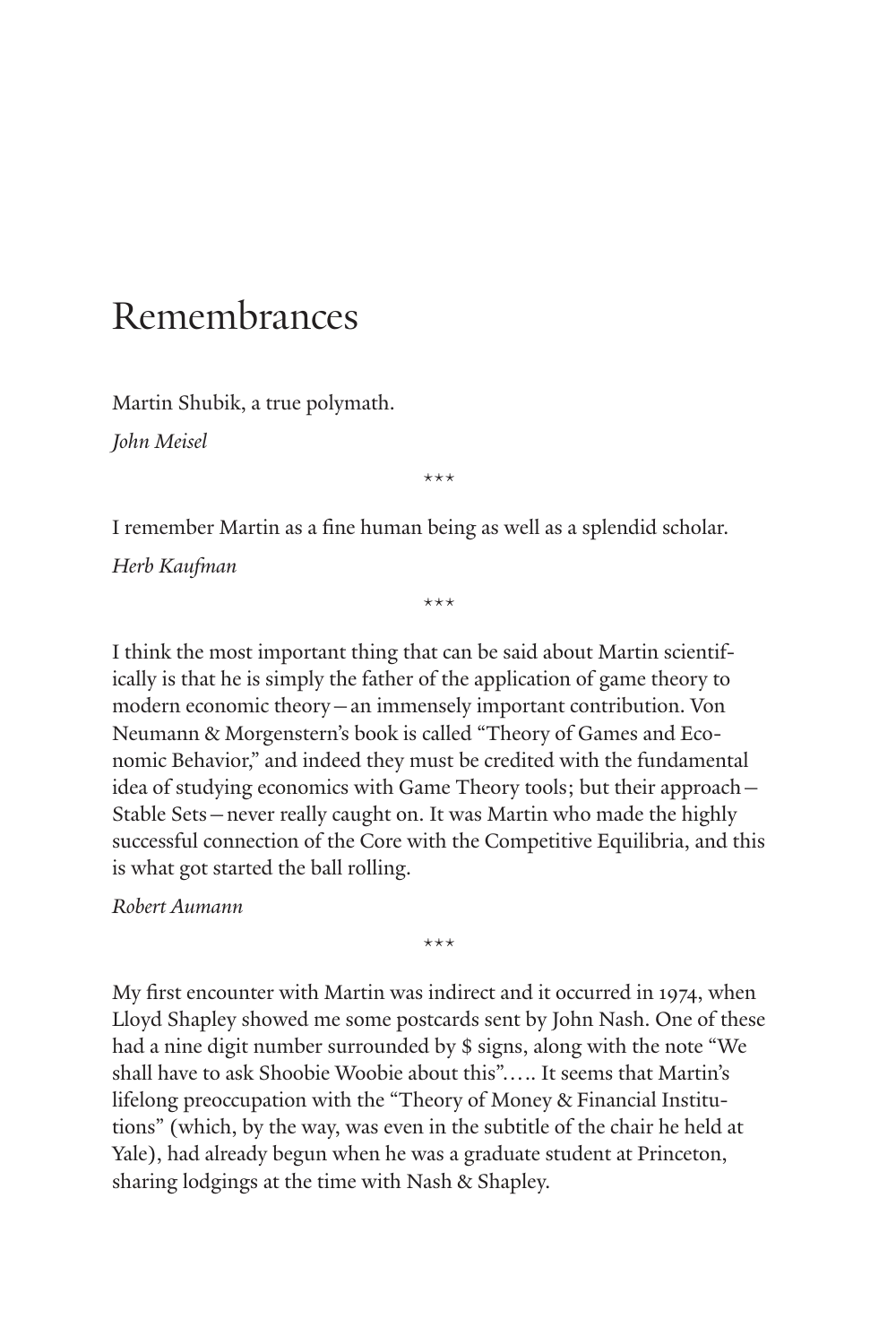I actually first met Martin in 1975, when Julie and he picked me up for dinner, on the evening before my job talk at Yale. It was by far the best Chinese meal I had ever had, and it led to such a sleep of contentment that I missed all the appointments the next morning. Martin was so kind as to reschedule them, starting with Professor Koopmans at 30 Hillhouse Avenue. When this meeting finished, however, the revised schedule had vanished from my pocket. I remember running back, totally flustered, to Martin's office at 56 Hillhouse. There was a broad smile on Martin's face as he handed me a piece of paper, saying "Don't worry, Pradeep, I have made ten photo-copies. Here is the second one." The ease with which Martin could predict my behavior—on this and on subsequent occasions—was a thing of bewilderment for me.

Once I moved to Yale, there were periodic invitations for dinner to the Shubiks' beautiful home on St. Ronan Street. The evening often began with all of us in attendance upon little Claire, but in a short while Julie would go off with her, leaving Martin and me alone for the hour-long session of prayers that were deemed by him to be absolutely mandatory prior to dinner. The religion was, of course, Game Theory and the minyan often consisted of just Martin and me. On one such occasion Lloyd Shapley also happened to be present, as house guest of the Shubiks. Much of that afternoon was spent in animated discussion with "The Knight of the Gnarled Fist," as Martin liked to call Lloyd, but finally the two of them settled down to a game of Go, at which point I left for home. Upon my return at dinner time, three hours later, the game had gotten over, but Lloyd was busy expostulating with Martin on the manner of its play …. in particular, on how any rational opponent would have responded otherwise, but Martin had made such an outlandish move on the 37th round, that there was no option left for Lloyd but to go on to lose! Martin was to tell me afterward: "No matter what happens in the game, Lloyd always wins the analysis."

There was never a dull moment with Martin! Not only in Game Theory, but in every other respect, he lived life to the hilt and on a grand scale. Life around Martin was erudite, eventful, exciting, entertaining, endearing ….. at times, full of sound and fury, but always signifying many things.

*Pradeep Dubey*

Martin [is one of ] the three people which had the strongest influence on the development of my scientific personality. This may sound as a surprise, because I never did work together with Martin, nor did I work on game

\*\*\*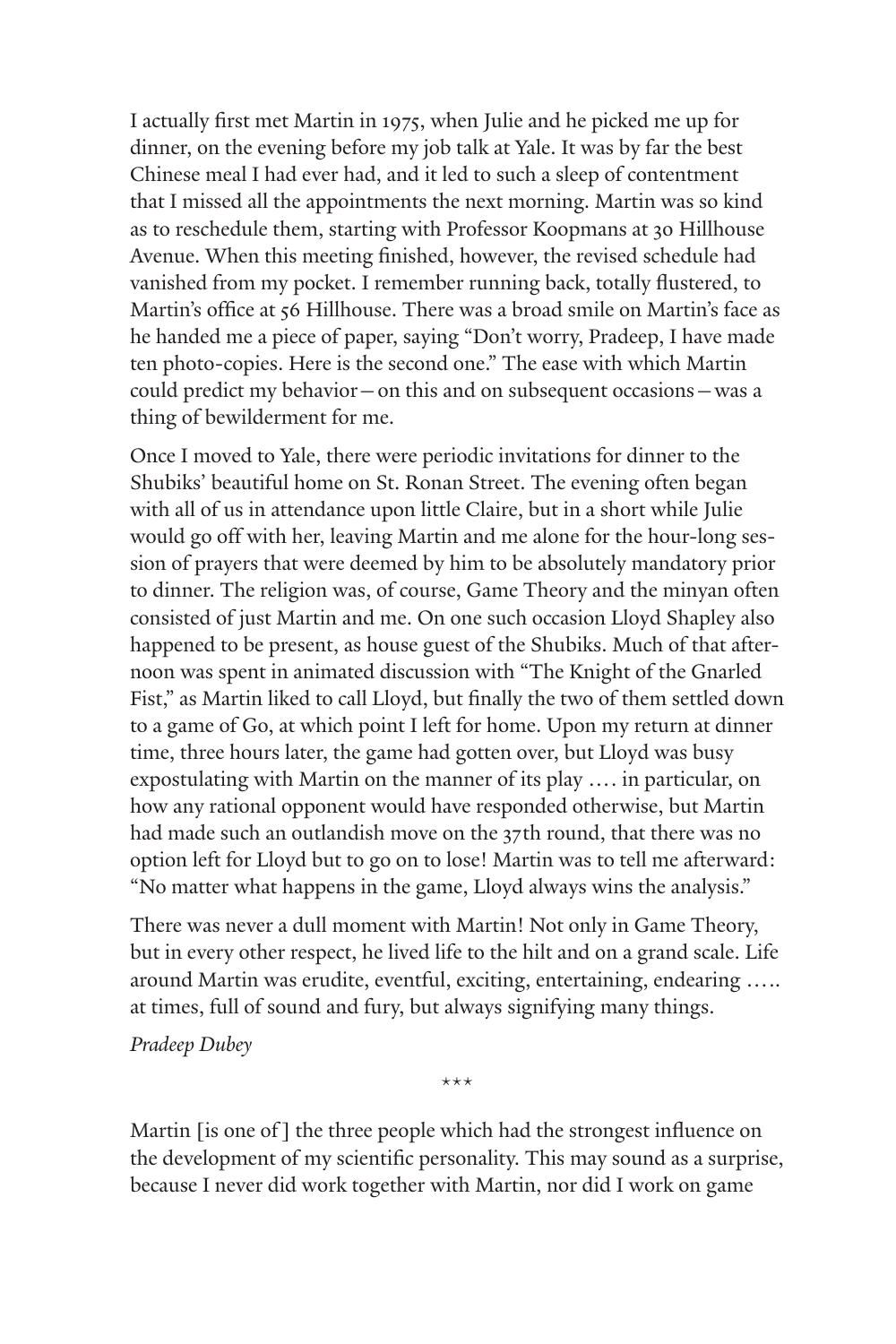theory at all. It was Martin's deep understanding of economics, as well as his attitude towards scholarship in general, which had this great impact on me. To give just one example, I still remember Martin explaining the difference between a good and an intelligent scientist. Thank you, Martin.

\*\*\*

*Manfred Deistler*

I took [Martin's] game theory course. He was always traveling so he made up the sessions by hosting dinners at his place. He always served what he alleged was lo mein, along with a gallon of red wine with the price, \$2.29, in white crayon on the side. There were many antic moments, driven by the fact that Shubik wasn't just a mathematical theorist; he had a deep structural understanding of actual games. Once, a Turkish student boasted of his skill at backgammon. Shubik brought a backgammon board to the table and trounced him, easily, multiple times. Each time, after winning, Shubik would glug down a glass (probably ten ounces) of the wine, go to his closet, don a hat from his multifarious collection of hats—a fez, a derby, from a closetful of hats from all over the world—and dance back to the table.

After dinner he would have us play games. Once Mike Gottskind and I were playing Monopoly and I landed on Park Place. Shubik walked over, glanced at the board for just a couple seconds, and said, "Overholt, if you buy Park Place you'll lose within 20 minutes and you'll flunk my course." To me that meant I had to buy Park Place, so I did. I lost the game within 20 minutes. He kindly refrained from flunking me.

For the term paper we had to invent a game. I created a guerrilla warfare game with the ideas that became my dissertation. … He loved the paper and I exulted in the opportunity to use serious mathematical tools…When I left Yale I assumed I'd never hear from Shubik … But he remembered my paper and a couple times, spread out over a couple decades, suggested that there should be a professorship for me to do my kind of political science… it never happened. What mattered to me was that Shubik remembered and Shubik cared. We shared a bond. He wasn't just a distinguished scholar. He was a great human being, with a great heart, integrity, and a wonderful sense of humor.

*William Overholt*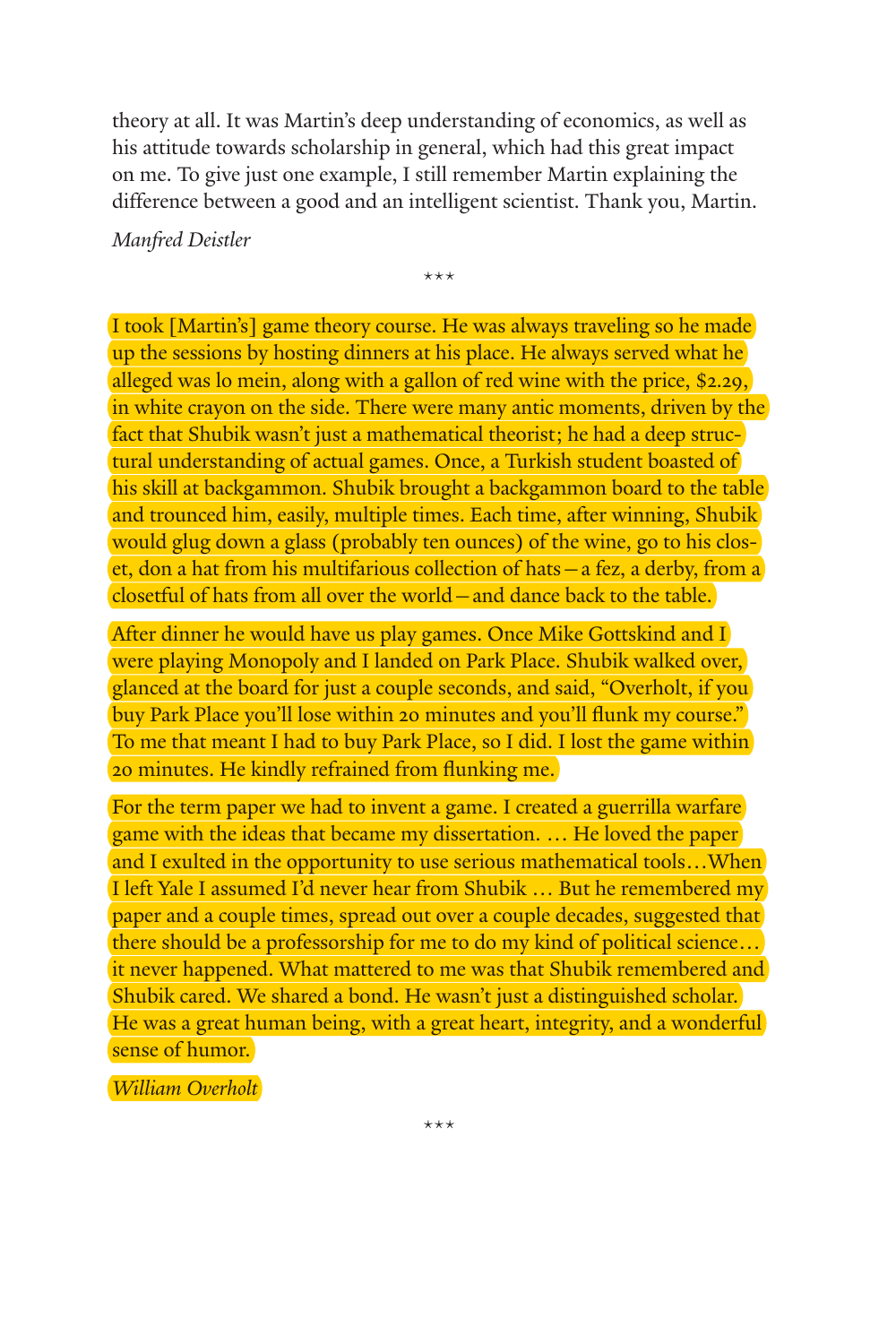Martin entered Chile from Bolivia on the first day of the year 1965 and his passport was wrongly stamped as if he had arrived on January 1st of 1964. Because of that when he arrived in Santiago he could not retrieve luggage that he had sent as unaccompanied luggage. He carefully documented the messy process by which he finally got the luggage in June through the intervention of the Ministry of the Treasury. He wrote a brilliant paper: "El costo de la desconfianza; la consecuencia de un pequeño error (The cost of mistrust; the consequences of a small mistake)." I used that paper for many years in my teaching.

*Santiago and Ruth Friedman*

I recall him passionately rejecting the notion of a utility function, wisecracking that a "hard-earned PhD is a way of doing well without the money it prevents you from earning." He loved science and he loved art—a true Renaissance man.

\*\*\*

\*\*\*

*Walter Fontana*

My friend Martin Shubik and I had a common interest in "*fressing*," especially pastrami. Whenever we got together (usually in Santa Monica or New York, but once in Fort Lauderdale and once in London) we would explore the local delicatessens. When in early 1967 I noted in a New York Post gossip column that Richard Condon (of Manchurian Candidate fame) was commissioned by Holiday magazine to write a piece on delicatessens, I got his address from the magazine (he was living in Geneva at the time), wrote to him (February 13, 1967) proferring our credentials as deli-mavens, offering our services in researching this paper, and challenging him to establish his qualifications for writing such a piece. His reply was a classic letter, and it initiated a round robin of 24 pages of correspondence between him, Martin, and me.

Unfortunately, I have misplaced or lost many of the originals, but have bound together xerox copies of all these letters in a volume I call "The Pastrami Papers." The correspondence culminated with a writeup and discussion of the famous experiment (January 2, 1968) in which Martin and I got together to taste-test corned beef and pastrami sandwiches from each of four Manhattan delis.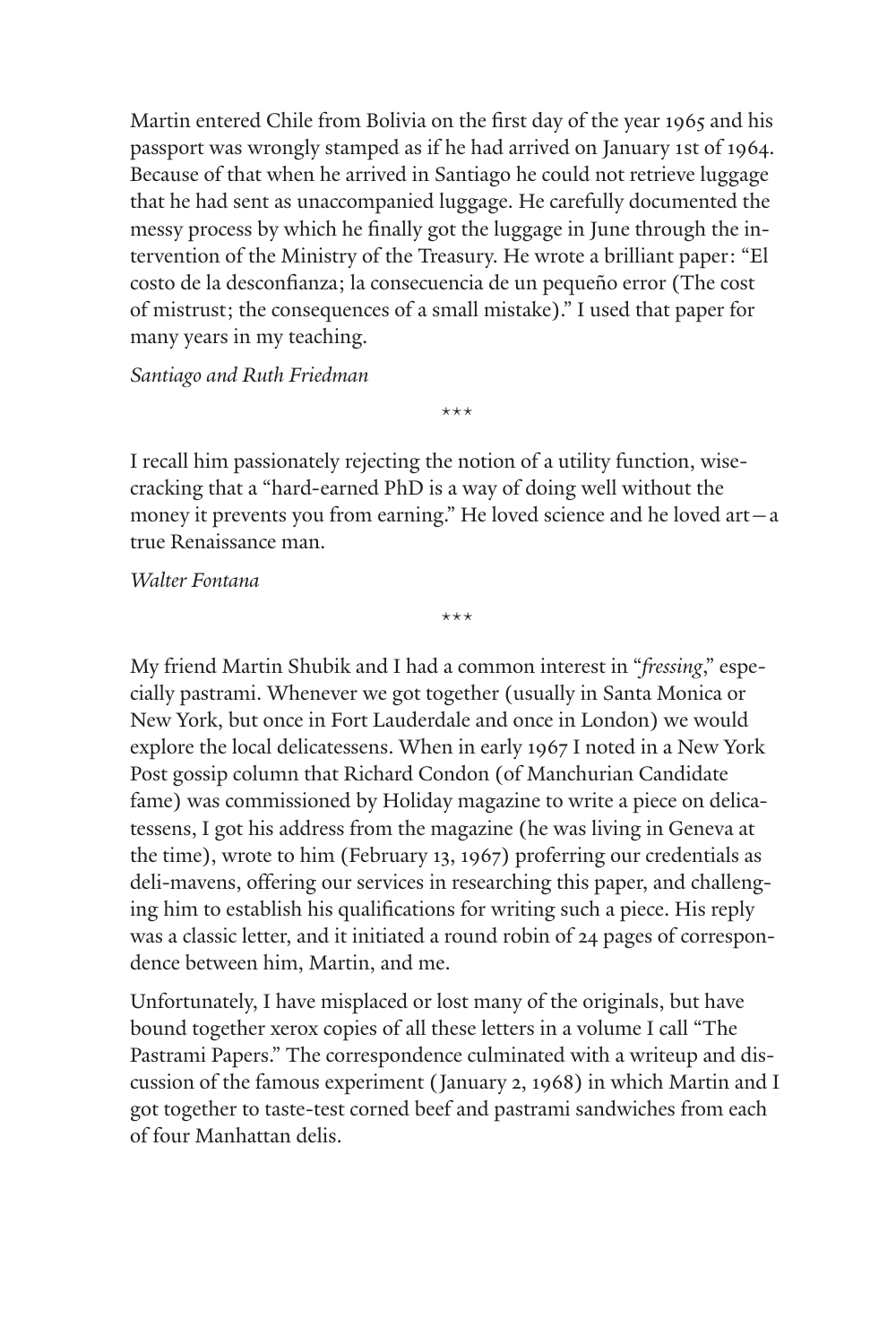The Pastrami Papers became a cult classic. I discovered that lots of people knew about the experiment and asked me about it, and so I would lend a bound copy of the Papers to truly interested parties. One of them was Jack Gould, who, after reading the Papers, suggested that the University of Chicago Alumni Magazine publish an edited version of them. I sent the material over to Don Morris, who edited the Magazine at the time, and it is his editorial eye and hand that produced (under the by-line of Madansky and Shubik) the three page Magazine article which appeared in the Spring 1976 issue.

#### *Albert Madansky*

My history with Martin goes back to 1994 when I was hired as his administrative assistant at the Cowles Foundation. In the beginning, Martin was very intimidating. I never thought of him as approachable to ask for help. It all changed one day when he asked, "Don't you know how to ask questions?" He said it gently and I gathered my courage and looked straight at him and responded "Professor Shubik, if I knew what questions to ask, I would certainly ask them." That was the turning point in our relationship. Martin became my greatest supporter and my mentor.

\*\*\*

Martin accomplished many things in his life and I never realized the influence he had and how many people loved and respected him. I am so grateful to him and Julie for taking me under their wing. I was just a small part of Martin's life, but he became a big part of mine. They both believed in me and it was because of their love and support, I was able to accomplish everything I did for the Economics Department and especially for the Cowles Foundation. Martin and Julie will always hold a special place in my heart.

*Nora Wiedenbach*

My wife Jerri and I first met Martin in the 1980s at the Albuquerque airport. We were en route to the Santa Fe Institute. Because we had arrived earlier than Martin and had a rental car, we had been asked to await his flight so that we could all drive to Santa Fe together. We did, holding up a small sign with his name. He deplaned, spotted our sign, and the conversation began.

\*\*\*

The next day Martin assigned me work on a number of interesting mathematical problems which he maintained were relevant to economic theory,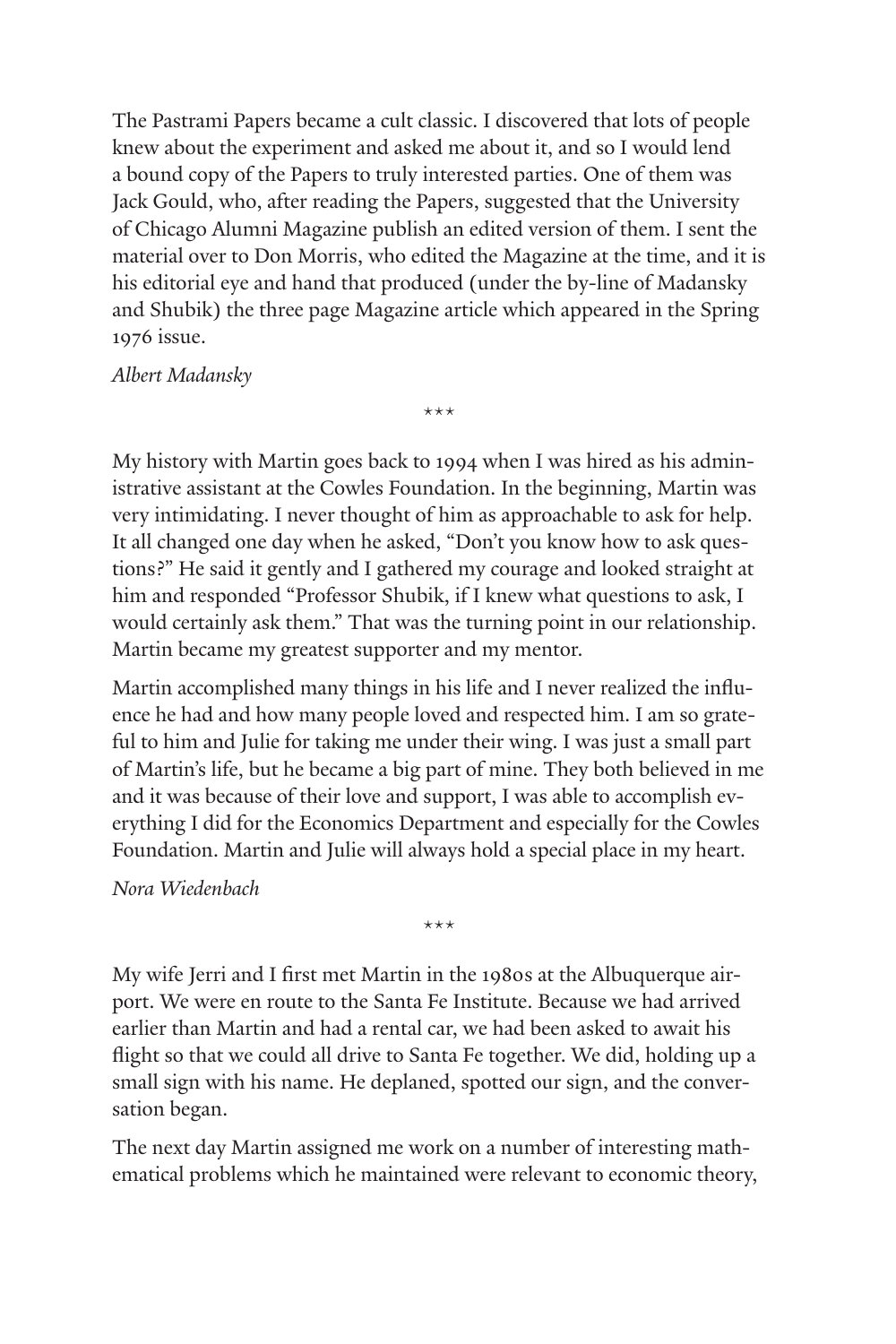about which I knew next-to-nothing. For the next 30 years or so, Martin and I, often together with Ioannis Karatzas or John Geanakoplos, worked or "played," as Martin would say, with his fascinating economic models in Santa Fe, New Haven, Truro, or Branford. Martin was devoted to his work and was usually able to keep at it past the hour when his younger colleagues exhibited signs of exhaustion. He frequently awoke the next morning with new insights about the previous evening's work.

These sessions, no matter the location, were followed by delightful cocktail hours facilitated by Julie and enhanced by Martin's entertaining tales, everything from his headmaster-enforced study of Hebrew during Church of England chapel services at his British public school to the exploits of his Princeton roommates John Nash and Lloyd Shapley. These stories, even if sometimes repeated, always amused.

After cocktails came elegant gourmet dinners prepared by Julie and sometimes with Martin's assistance. (As Julie once said, the Shubiks were "a food-focused family.") The stories continued during dinner. I suspect that tales of our foibles showed up to amuse other guests during our absence.

\*\*\*

Jerrie and I treasured our friendship with both Martin and Julie and mourn their passing.

*Bill Sudderth*

Martin Shubik and my late partner, Erik LaMont, were friends for many years. Some time before I met Martin, he had taken Erik on a mushroom hunt and Erik came home with a bagful. I remembered an experience in the woods near Budapest where I saw a sign that translates as "mushroom-checking station," so I asked Erik if these mushrooms were safe to eat and he answered "if Martin says they are, they are." (I feel like I'm writing this to Julia, because she knew Erik well enough to know how out-of-character that remark would be!) Of course, the mushrooms were not only edible, they were delicious and they afforded me a unique introduction to Martin Shubik, a man of so many interests and accomplishments. Martin and Julia were special people and I will always miss their friendship.

*Ellen Taaffe Zwilich*

My husband, Bill Kelsey and I, Jane Kelsey, were very fortunate to have a warm, special friendship with Martin and Julie. It developed quickly after they moved to Rockland Park.

\*\*\*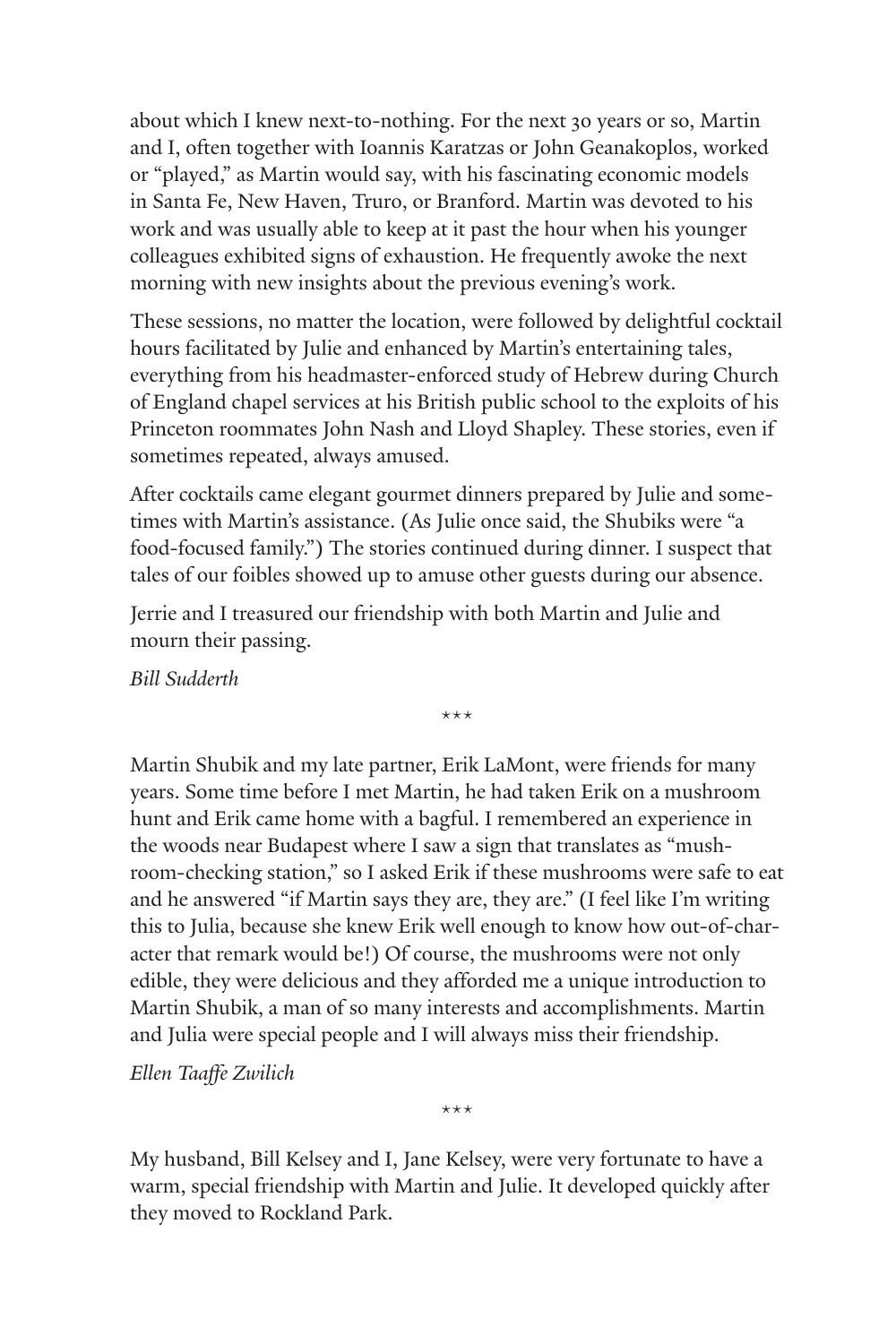We have treasured memories of evenings together. Bill and Martin discussing politics and reminiscing about their time spent in the US and Canadian navies. While Julie and I chatted in her favourite place, her kitchen, while she finished cooking her amazing gourmet dinners.

After those dinners, we watched together wonderful old, black and white, classic movies. Early on, the TV in the cabinet in the living room was at floor level. There was a tiny button at the bottom that had to be pushed! Julie, with a flashlight, would be on her hands and knees trying to find it. I would pull one of my bobby pins out of my hair and she would push the button with it!

When that was accomplished, we then had to figure out which remote to use and what buttons on the remote to push! Sometimes Julie resorted to calling tech support! When we finally got the movie running we could sit back and enjoy wine, espresso and Julie's melt in your mouth shortbread. Eventually the TV was moved to a higher shelf and we became much more proficient at running it, but we always laughed about Julie on her knees with my bobby pin!

We feel privileged to have had such a warm, affectionate friendship with two such special people.That friendship enriched our lives and will stay with us always.

*Jane Kelsey* 

\*\*\*

As a beginning graduate student, I learned of four legendary names (this was the era of games and economies with a large number of participants): Debreu, Scarf, Shapley and Shubik. I was thrilled to meet the last three in the workshop which took place during the fall of 1965 in Jerusalem. I was very impressed by his ability to translate a problem to his (rather concrete) way of thinking, even if the subject appeared initially to belong to an abstract far-away area.

I spent a sabbatical at Yale during the academic year 1978-79. I had many discussions with Martin at that year. What struck me that unlike many theoreticians, he always insisted that models should be motivated by and applicable to real-life situations. His experience out of academia was instrumental in this. He was one of the few in Cowles who were receptive to unconventional ideas.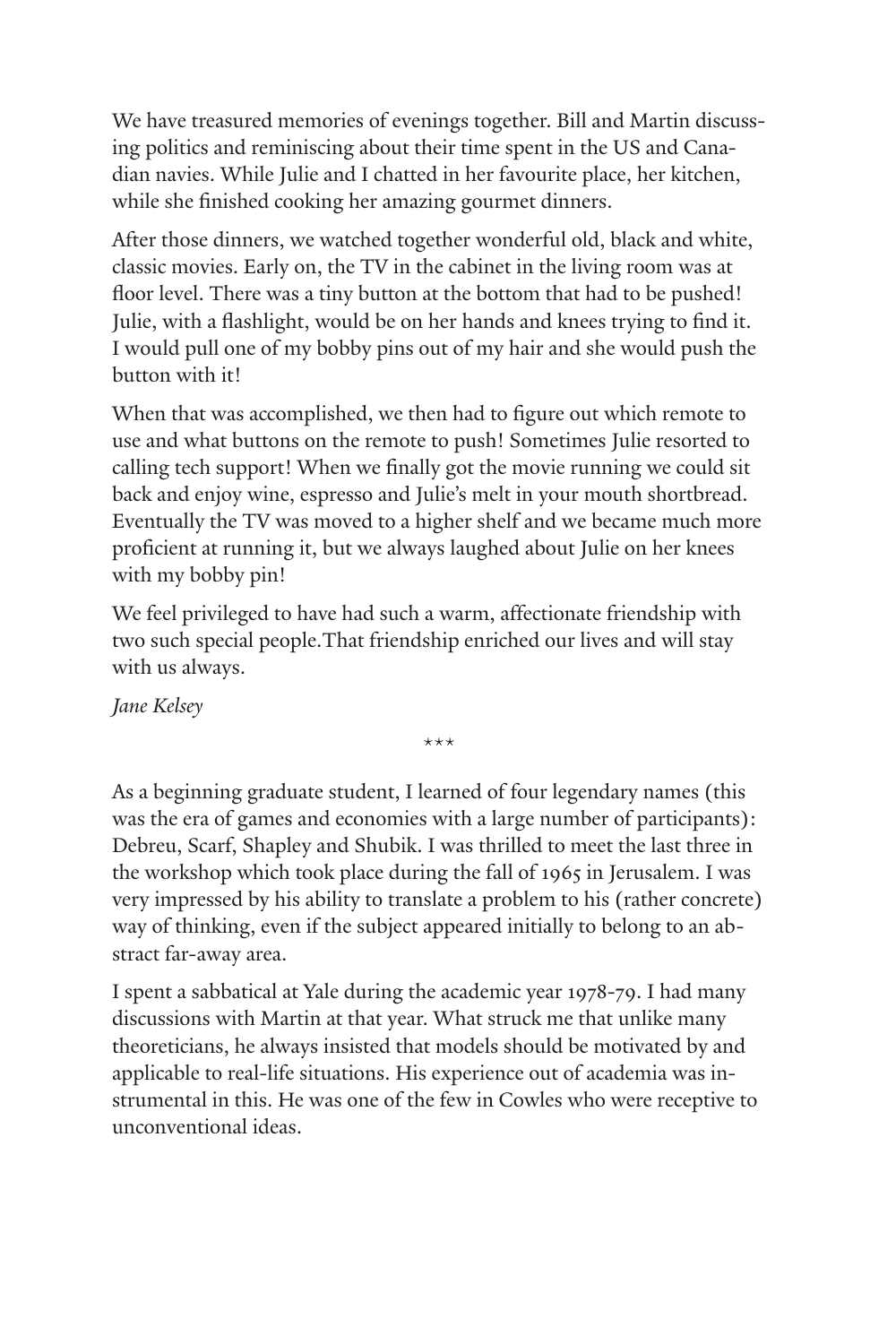He was not a person of understatements. Quite the other way, he expressed his viewpoints clearly, sometimes adding terms like "meshuggas" (craziness in Yiddish) to express his opinion of some ideas. His believed in his project(s), and was able to get others to participate in various aspects of his work.

He continued to be energetic in old age. He could not come to Israel in order to participate in person in the small workshop honoring my retirement, but compensated by delivering a talk via Skype, and taking active part in the following discussion (certain comments made him rethink elements of his paper).

On his 90th birthday I told him and others that the verse in Psalms "They shall still bear forth fruit in old age; they shall be filled with vitality and foliage" is very fitting to describe him. May his memory be blessed.

*Yakar Kannai*

\*\*\*

#### **Shubik's Laws of Long Range Planning**

Martin would often address each class at the end of the term and pass out his Laws. My classmates and cohort recall Martin's advice daily. Here they are verbatim:

1) There Is No Daddy. (If there is one, it's you. If you don't understand this, then long range planning is not your metier.)

2) What Do You Want To Be When You Grow Up? (The importance of this question is not that you have an answer but that you ask it frequently)

3) a) Always Leave A Little On The Table For The Dealer. (Las Vegas version)

3) b) Make Sure That Murphy Has His Drink. (NYC bar version)

*Ed Hirs*

\*\*\*

Martin and I, we both loved being close to nature, enjoyed skiing and long trips in the woods. Fortunately, we were both able to go to a summer camp located in a very large Canadian natural park called Algonquin Park. At this camp we became expert in canoeing and taking trips, teaching younger campers and taking them out on canoe trips. We enjoyed being able to make camp fires and manage in all kinds of weather.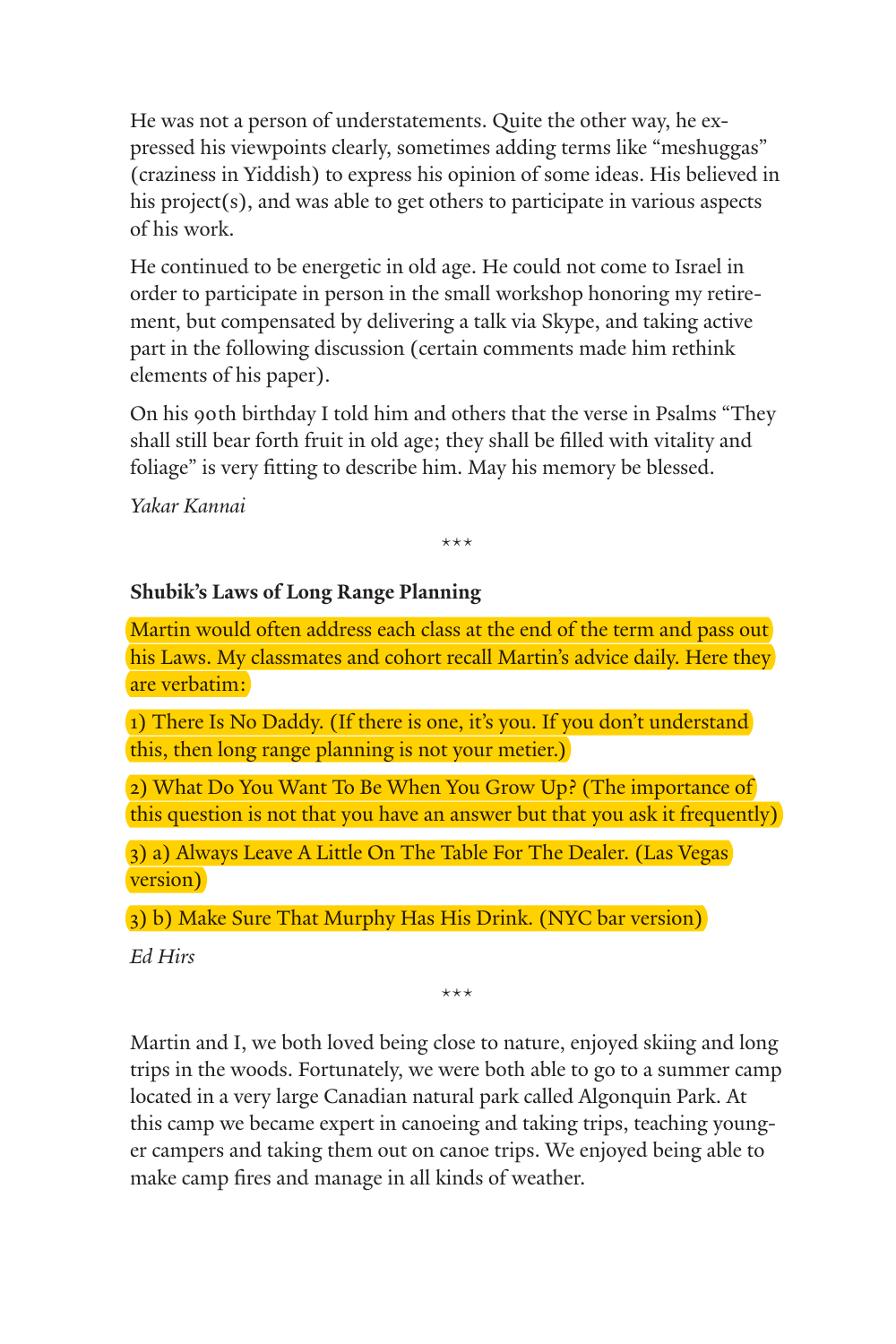I remember once back in Toronto where snow was often deep we enjoyed making a fire in the middle of a ski hill with skiers zooming by. This was our way of expressing to each other our relation. We lit a fire together where it was a difficult task. We used one match. The one match was first held by one of us, then the other held the same match to finish the fire lighting. We called each other "half match" and smiled. It was our little ritual.

One more story: The summer before we moved to Universities, me to Medical school and Martin to Princeton, we went on a longer, more adventurous canoe trip starting from our Algonquin Park and canoed to Ottawa. We had no proper maps, only one provincial roadmap (there was only one road in the park). Nonetheless as pioneers we travelled though dangerous rapids and crossed difficult portages. Martin's skill and humour honoured him with the name "The Black Prince."

The trip took three weeks and when we arrived back in civilisation we were so grizzly and bearded that we laughingly called out to those near the river, "C'est la guere fini" (pretending we had been hiding from military conscription as some of the anti war young people had done).

*Warren Brodey*

\*\*\*

I took care of Martin the last months he had left. Me and Martin had a lot of fun together. I remember him going up on the roof top and getting him fresh vegetables that he wanted me to grow and make his favorite smoothie that he loved very much. I wish he was still here with us. I remember when at night me and him would watch movies like Casablanca he had a huge smile on his face. He was a amazing person that I loved with all my heart. He used to tell me stories day and night and tall tales at breakfast time. He loved to write all the time looking out on the water and relaxing on his porch. I hope he will rest in piece and always have that great smile on him.

*Greg Drwal*

\*\*\*

Throughout my childhood visits from "uncle" Martin were always eagerly anticipated. It was impossible not to welcome the booming voice and the brand of snobbery which always included the audience as a party to the inside joke. The sense of humor, the booming voice, and the self-confidence were infectious.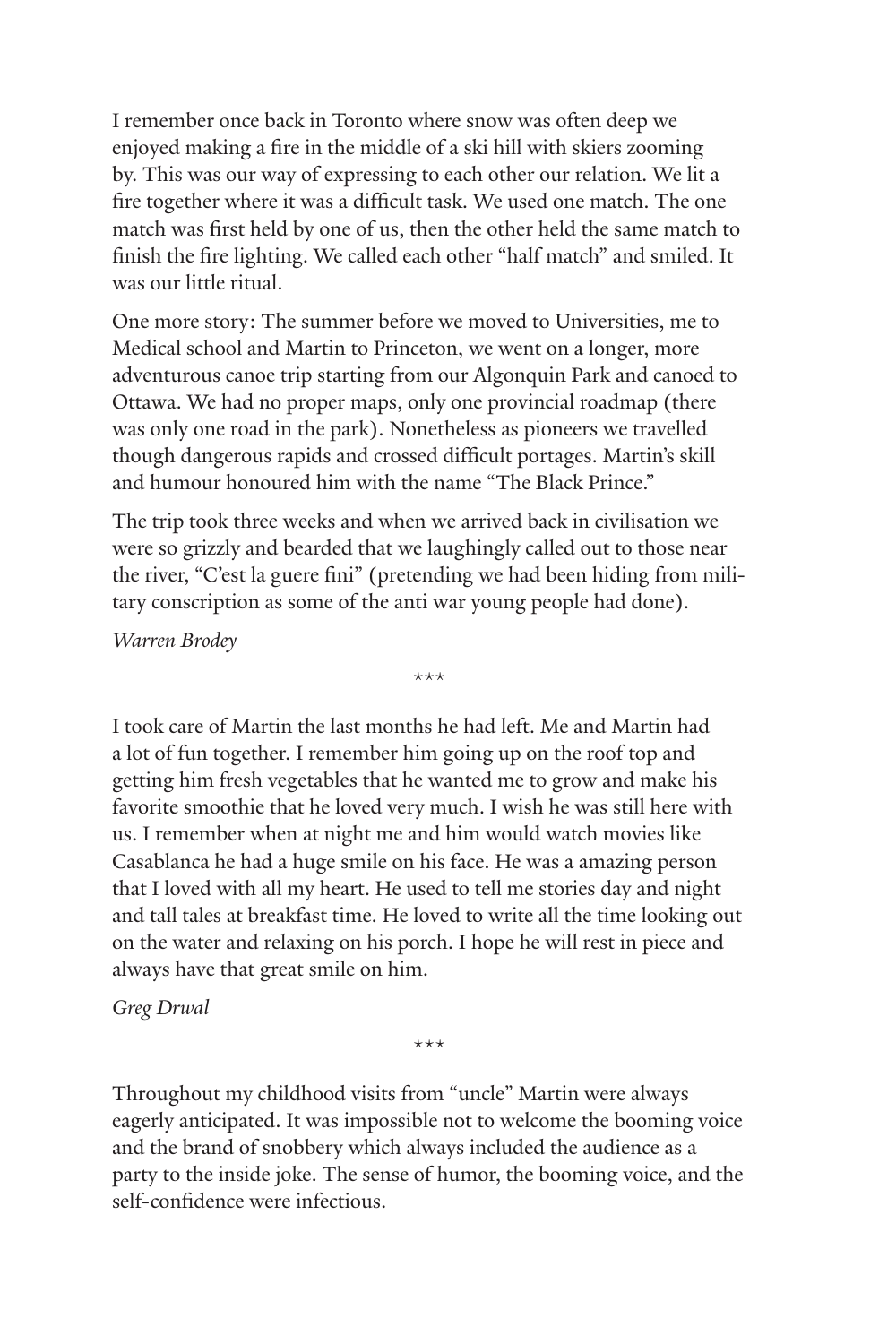Martin and Julie moved to Santa Monica for a year of sabbatical just as I was entering UCLA. They lived in a gated apartment complex on a hill with a sweeping view of the Pacific. Security consisted of an unmanned barrier gate operated with a security code. Anybody could walk around the gate. As Julie pointed out this provided perfect protection because no self-respecting Angeleno would walk anyplace.

Somehow I suspected food would be better at the Shubik apartment than at the cafeteria. At the time California wines were terrible. To ingratiate myself I took a case of Chateau Julien, the current bargain wine, from NYC to LA as personal luggage and offered this as a move-in gift. It was the best investment I ever made. I was invited to numerous brunches (they were in their exploring-Mexican-food phase and there was a memorable moo shu chicken brunch).

When I married Sabrina we needed a toast from someone with the appropriate gravitas and sense of humor, i.e. Martin. This was his type of wedding; all Chinese food and very little ceremony. He talked for quite a while about Sabrina and I restoring hope in the younger generation because we appreciated good food (especially a good corned beef sandwich), friends, and the better things in life.

*Daniel Baumiol*

\*\*\*

Martin was profound, ambitious, generous, and whimsical. He never lost sight of his goal, his Great White Whale: a comprehensive theory of money and financial institutions, based on the idea of a playable Game. He had many co-authors who he worked very hard. But he always fed them well. Even his humorous inventions had a touch of genius. My favorite is The Truel, published two years before the three way gunfight in the movie The Good, the Bad, and the Ugly. What is the optimal strategy? Is it advantageous to be the best shot?

#### *John Geanakoplos*

\*\*\*

#### **Selection from remarks at the celebration of Martin Shubik's 65th birthday**

A wall and Martin's research style changed our relationship from collegiality to friendship. Although we had adjacent Yale offices on the third floor of 2 Hillhouse Avenue, the view from mine was north across an alley to a blank wall. Martin's view was westward, not at all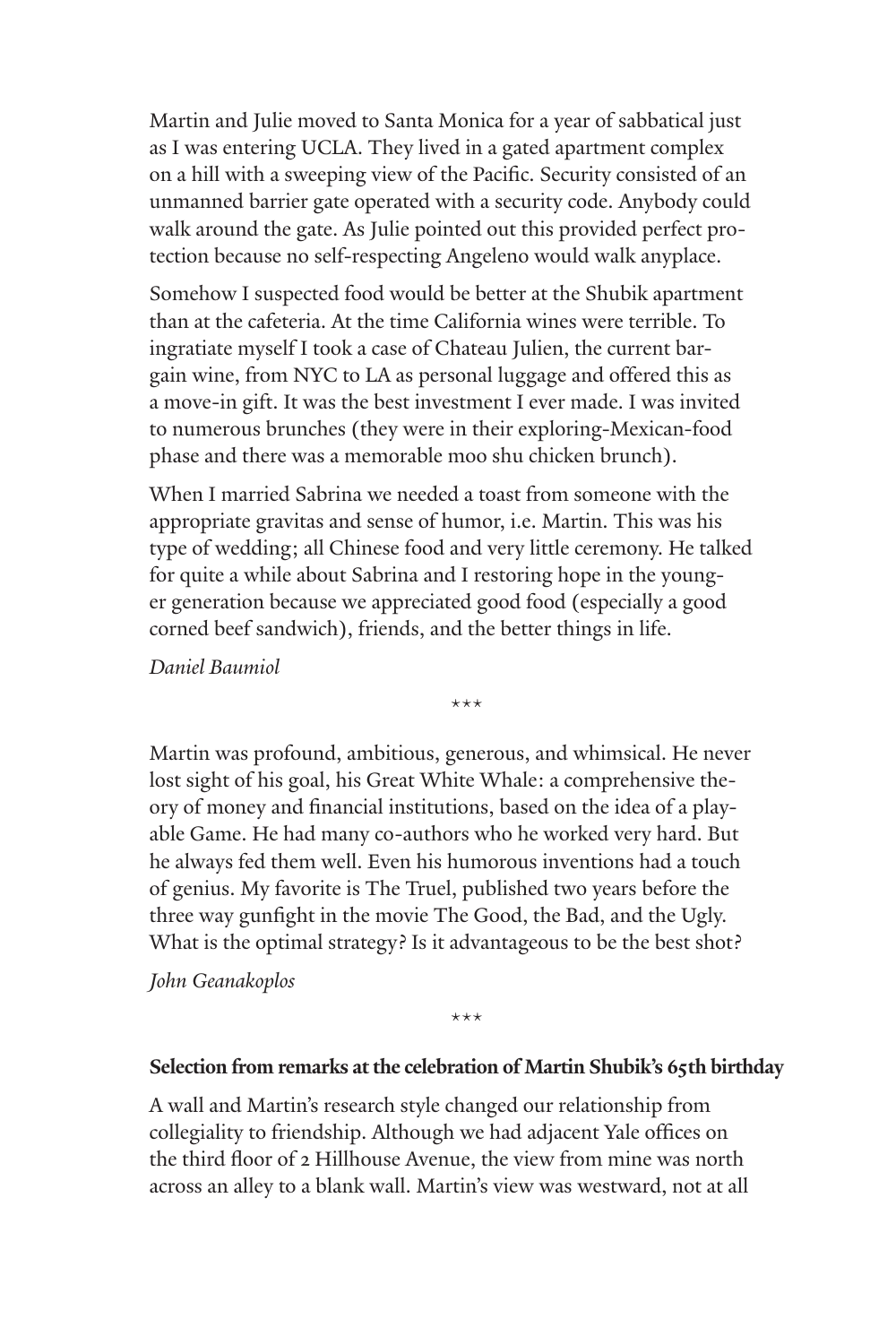claustrophobic, and I knocked on his door at the slightest pretext. He usually welcomed me and chewed my ear with his current research ideas. Before Martin submitted manuscripts for publication, he extensively tested and refined his ideas verbally. While he spoke he jotted on paper or a blackboard. He chatted in his office, he harangued over coffee, he mused over drinks before dinner, he talked at length during a winter trip between New Haven and Cape Cod in an unheated automobile (with vent jammed open), and he buttonholed guests at social gatherings.

Martin achieved two-fers on many occasions by combining empirical research on trenchermanship and closest packing theorems. That is, his field trips often included squeezing big men into small vehicles. In 1966, for example, Martin, Big Al, and Larry Young drove from New Haven to East New York to evaluate a new deli, Shapiro's (now gone). On another occasion, Martin, Al, and Norman Shapiro drove in a VW bug from RAND (Santa Monica, CA) to check a new deli in the San Fernando Valley. The last example is a trip during which I sat between Martin and Hilare Belloc, Jr., from San Francisco to Carmel, in the cab of a two-passenger Toyota pickup truck with a floor-mounted stick shift and an ill-tempered black Labrador retriever in the truck bed—otherwise, I would have ridden in the truck bed to avoid the permanent cleft in my thigh from the stick shift. The ostensible purpose was to participate in a conference; but we checked whether several restaurants remained excellent.

I wish to thank Martin for his friendship, for which he has a great gift, his many kindnesses, and all that I have learned by listening to him, reading his books and papers, and observing his behavior. The last category includes the defensive use of cigar smoke, attentively listening to seminar speakers while doing research, valiantly soldiering in the poison ivy wars (Old Field, Long Island), discerning the benefit of having an office with front and rear exits, and remaining extraordinarily creative and prolific as the decades come and go and other doyens ascend and decline.

*Matthew J. Sobel*

\*\*\*

My favorite Martin story started one day when we were discussing some game theoretic topic in his office. Martin was excited—he had a way of exuding enthusiasm even within his slow, stately style. Julie calls: Martin must be home for lunch. So I get up, figuring to make my leave so he could go home. But Martin clearly wanted to continue the discussion, so ushers me to his car and we head over to his house for lunch. An hour or so goes by, with Martin and I discussing game theory in his study, and Julie comes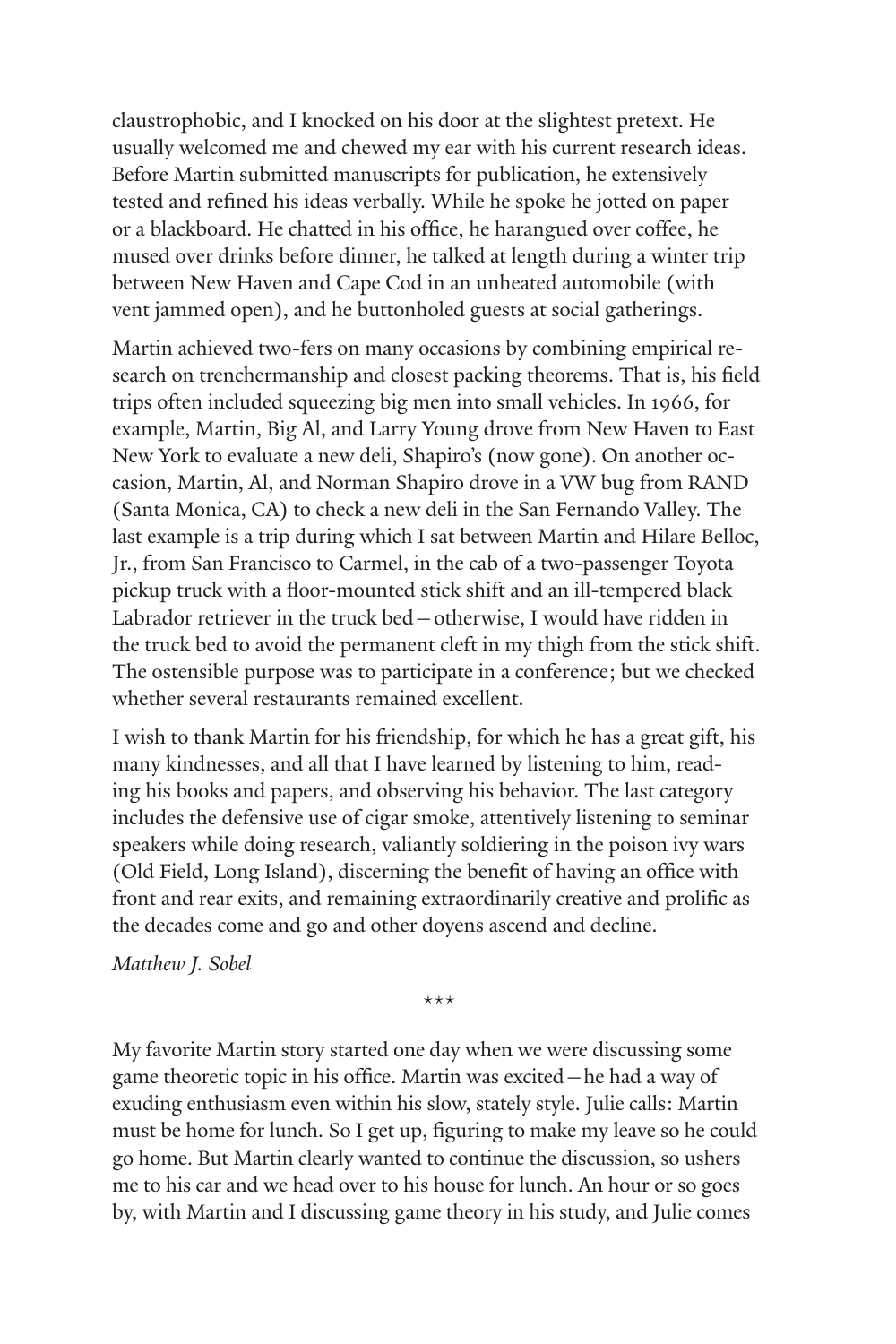in again. "Martin, don't forget you have to go to the dentist's office in 5 minutes." So again I get up to leave, and again I was rebuffed. Martin ushers me to his car, and off we go to the dentist's office. The conversation is again all about game theory in the car, and into the waiting room, and would have continued into the dentist's chair if the hygienist hadn't shaken her head no.

Personally he was always very kind to me. He was a presence with prescience. He seemed to know, without me telling him right off, that I had an autistic toddler, that I was going through a divorce, and that I had anxiety about making presentations at conferences. He understood and he accepted, and always tried to help. And any advice he gave was always spot on.

I know Martin cared deeply about his family and his career. He was of course wildly successful with both. But to me he was important as a mentor and friend, and this is how I will remember and love him.

*Tom Quint*

\*\*\*

After Martin became a Yale prof, he would visit us in Montreal from time to time. His visits were always a highlight in my life, not only because my parents revered all three Shubik siblings, and had very fond memories of their parents, but because I knew we would be treated to erudite, entertaining and hilarious conversations—well, monologues, really—whenever Martin held court. So vividly were his views expressed that I can recall, even to this day, some of our topics of conversation: How to return US railways to solvency; How to fund socialized medicine; Why Irene should come work for the Canadian Broadcasting Corp. (in Toronto); Why Irene should not come work for the CBC (in Toronto?!).

*Stephen Shubin*

\*\*\*

#### **Martin's Famous Congee**

#### *by Marilyn and Jerry Bracken*

Julie shops for ingredients in New Haven Julie shops for ingredients in New York City Julie slices, dices and assembles all ingredients and cooks rice Julie prepares and heats pan Martin puts ingredients in pan in proper order and stirs

Result: Hurray for Martin's Famous Congee